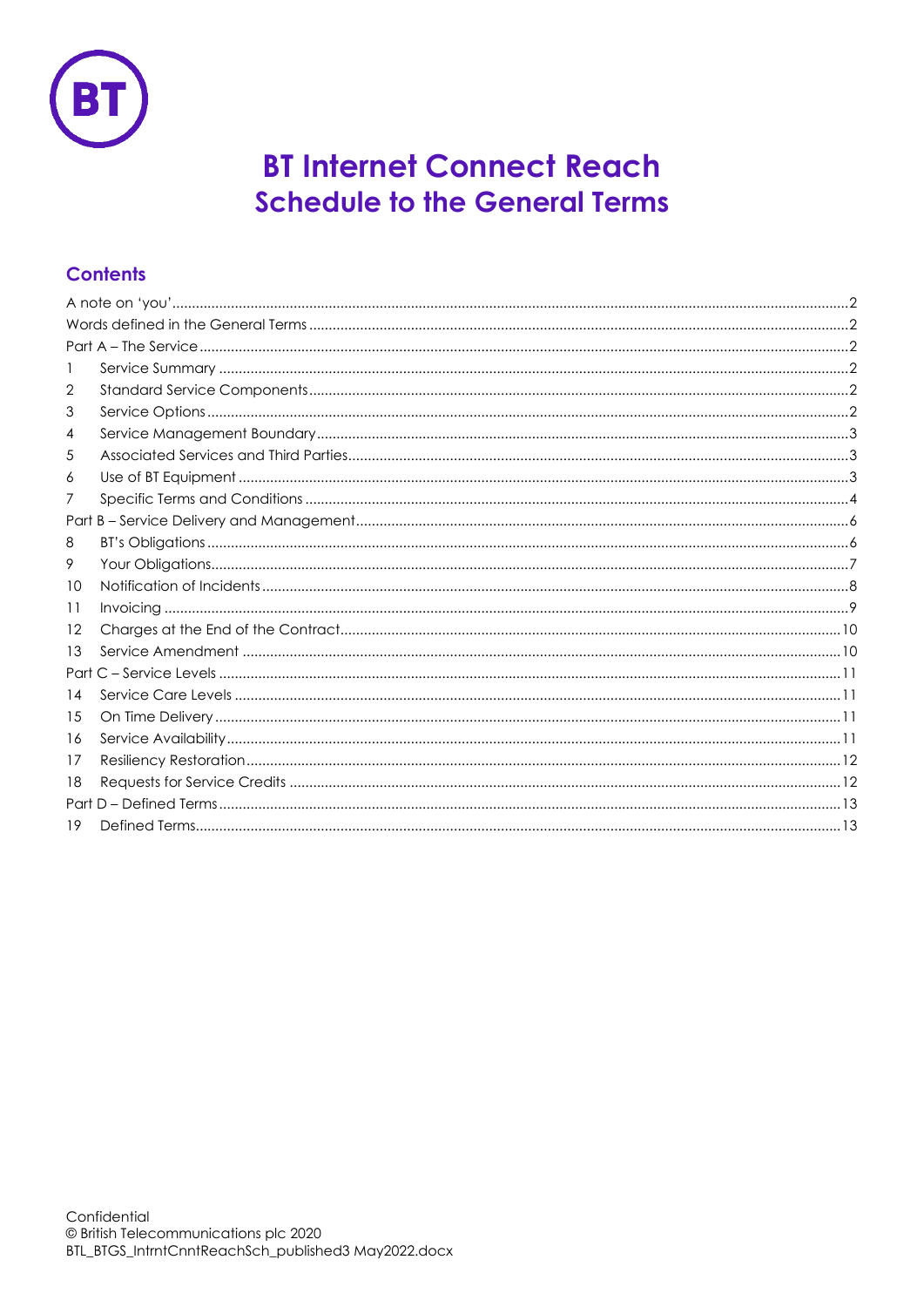

# <span id="page-1-0"></span>**A note on 'you'**

'You' and 'your' mean the Customer.

Phrases that refer to 'either', 'neither', 'each of us', 'both of us', 'we each' or 'we both' mean one or both of BT and the Customer, whichever makes sense in the context of the sentence.

# <span id="page-1-1"></span>**Words defined in the General Terms**

Words that are capitalised but have not been defined in this Schedule have the meanings given to them in the General Terms.

# <span id="page-1-2"></span>**Part A – The Service**

# <span id="page-1-3"></span>**1 Service Summary**

BT will provide you with a managed service that grants access to the Internet from one or more Sites using inputs supplied to BT by a number of third party suppliers. This service allows you to connect your branch offices and remote workers to the Internet, and comprises:

- 1.1 the Standard Service Components; and
- 1.2 any of the Service Options as set out in any applicable Order, up to the point of the Service Management Boundary as set out in Paragraph [4](#page-2-0) (the "**Service**").

# <span id="page-1-4"></span>**2 Standard Service Components**

BT will provide you with all of the following standard service components ("**Standard Service Components**") in accordance with the details as set out in any applicable Order:

#### <span id="page-1-6"></span>2.1 **Access Lines**

- 2.1.1 BT will arrange for you to be provided with the Access Lines set out in your Order at your Sites. BT will connect the Access Line to a Point of Presence.
- 2.1.2 Access Lines may not be available in all countries. If BT cannot provide you with the Access Line that you ask for, BT will let you know at the time that you place your Order, and the Order, or relevant part, will be cancelled by BT.

# 2.2 **Equipment**

BT will arrange for you to be supplied with either NTE or a Managed Router (if you select this Service Option) at each Site and BT will arrange for that NTE or Managed Router to be connected to the designated Access Line.

# 2.3 **Service management**

BT will provide reactive management for the Service. BT will raise a Ticket as set out in Paragrap[h 10](#page-7-0) if it detects or you notify BT of a fault in the Service and if necessary BT will register the fault with the relevant third party supplier for resolution, unless you have selected the Proactive Monitoring Service Option, in which case the Service will be managed as set out in that Service Option.

# <span id="page-1-5"></span>**3 Service Options**

BT will provide you with any of the following options as set out in any applicable Order ("**Service Options**") and in accordance with the details as set out in that Order:

# 3.1 **Managed Router**

- 3.1.1 If you select the Managed Router Service Option, BT will install and manage (including providing maintenance, monitoring, configuration and commissioning of) a Managed Router for the Service.
- 3.1.2 If you select the Managed Router Service Option, the Proactive Monitoring Service Option is included in your Order and unless BT tells you otherwise, BT will provide it to you as part of your Service.
- 3.1.3 BT will continue to own the Managed Router at all times.
- 3.1.4 BT will arrange for the Managed Router to be configured and installed (both hardware and software) to make sure that the User has connectivity for its traffic across the Service.

# 3.2 **Proactive Monitoring**

3.2.1 If you select the Proactive Monitoring Service Option, BT will proactively monitor the NTE or the Managed Router (as applicable) by 'pinging' it at least every five minutes while the Service is in operation. If BT detects a fault, it will perform initial diagnostics within 15 minutes and, if necessary, it will raise a Ticket as set out in Paragraph [10](#page-7-0) and register the fault with the third party supplier for resolution.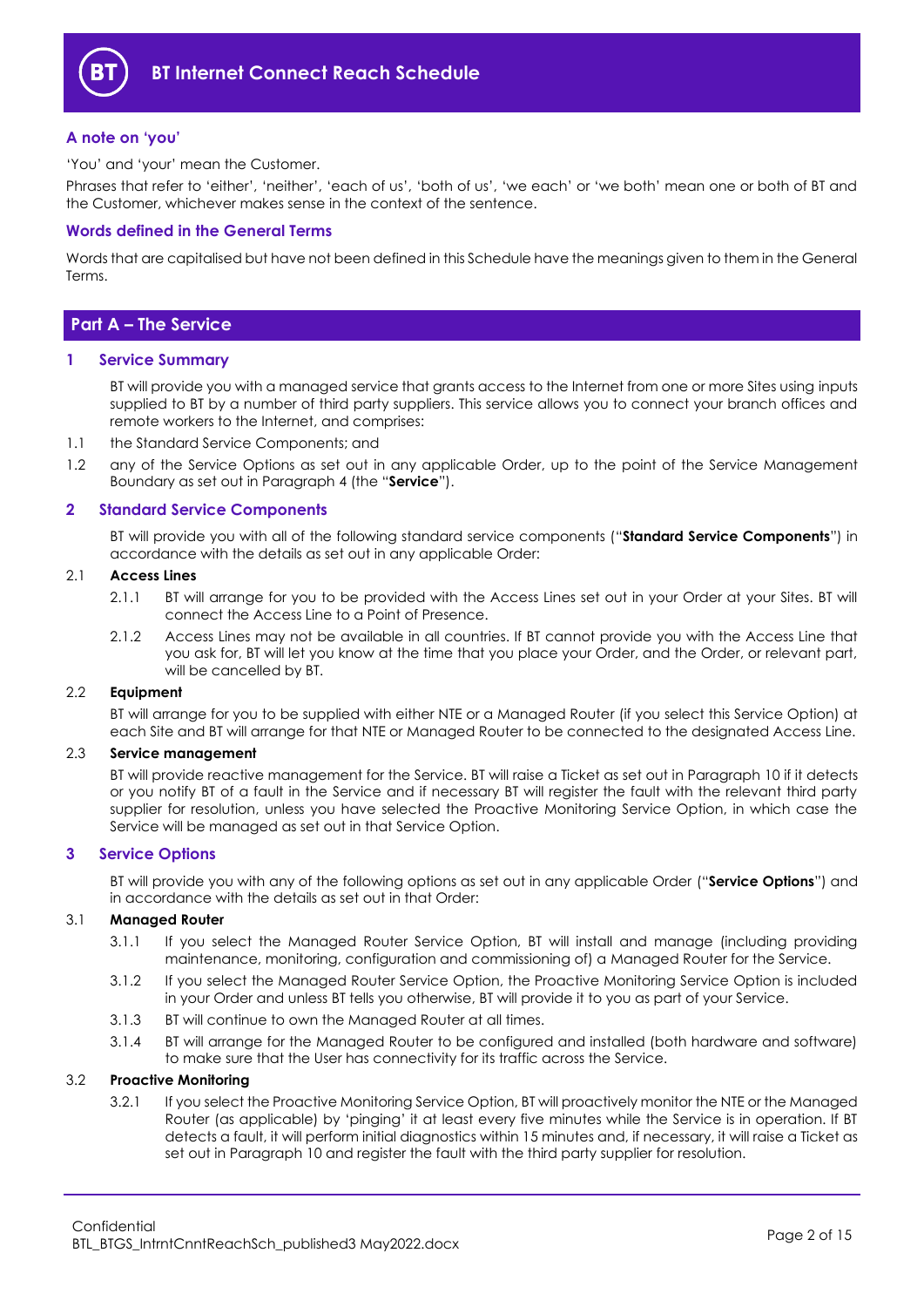

3.3 Service Options may not be available in all countries. If BT cannot provide you with the Service Option that you ask for, BT will let you know at the time that you place your Order and the Order, or relevant part, will be cancelled by BT.

# <span id="page-2-0"></span>**4 Service Management Boundary**

- <span id="page-2-4"></span>4.1 BT will provide and manage the Service as set out in Parts B and C of this Schedule and as set out in any applicable Order up to the Ethernet RJ45 Port on the NTE or Managed Router (as applicable) ("**Service Management Boundary**"). This includes the provision, maintenance and management of all elements up to the Service Management Boundary but excludes any cable that connects to your Customer Equipment.
- 4.2 BT will have no responsibility for the Service outside the Service Management Boundary.
- 4.3 BT does not make any representations, whether express or implied, about whether the Service will operate in combination with any Customer Equipment or other equipment and software.

# <span id="page-2-1"></span>**5 Associated Services and Third Parties**

- 5.1 If BT provides you with any services other than the Service this Schedule will not apply to those services and those services will be governed by their separate terms.
- 5.2 If you are required by Applicable Law to purchase the Service from a third party supplier, BT may, if you agree to it, manage the Service as your agent.
- 5.3 BT will not be liable for failure to or delay in supplying the Service to a Site if another supplier delays or refuses the supply of part of the Service, such as an Access Line, to that Site and no alternative service is available at reasonable cost.

# <span id="page-2-2"></span>**6 Use of BT Equipment**

- 6.1 In relation to BT Equipment, you will:
	- 6.1.1 keep the BT Equipment safe and without risk to health;
	- 6.1.2 only use the BT Equipment, or allow it to be used, in accordance with any instructions or authorisation BT may give and for the purpose for which it is designed;
	- 6.1.3 not move the BT Equipment or any part of it from the Sites without BT's written consent and you will pay BT's costs and expenses reasonably incurred as a result of such move or relocation;
	- 6.1.4 not make any alterations or attachments to, or otherwise interfere with, the BT Equipment, nor permit any person (other than a person authorised by us) to do so, without BT's prior written consent and, if BT gives its consent, agree that any alterations or attachments will become part of the BT Equipment;
	- 6.1.5 not sell, charge, assign, transfer or dispose of or part with possession of the BT Equipment or any part of it;
	- 6.1.6 not allow any lien, encumbrance or security interest over the BT Equipment, nor pledge the credit of BT for the repair of the BT Equipment or otherwise;
	- 6.1.7 not claim to be owner of the BT Equipment and you will ensure that the owner of the Sites will not claim ownership of the BT Equipment, even where the BT Equipment is fixed to the Sites;
	- 6.1.8 obtain appropriate insurance against any damage to or theft or loss of the BT Equipment;
	- 6.1.9 indemnify BT against all Claims, losses, costs or liabilities arising from your Users' use of the BT Equipment or where the BT Equipment is damaged, stolen or lost;
	- 6.1.10 ensure that the BT Equipment appears in BT's name in your accounting books;
	- 6.1.11 where there is a threatened seizure of the BT Equipment, or anything listed in Clause 18.3 of the General Terms applies to you, immediately provide BT with Notice so that BT may take action to repossess the BT Equipment; and
	- 6.1.12 notify any interested third parties that BT owns the BT Equipment.

# 6.2 **BT Equipment**

- 6.2.1 BT Equipment will remain BT's property at all times and risk in BT Equipment will pass to you upon delivery, whether or not the BT Equipment has been installed.
- 6.2.2 You will be liable to BT for any loss of or damage to BT Equipment, except where the loss or damage is a result of fair wear and tear or caused by BT.

# <span id="page-2-5"></span><span id="page-2-3"></span>6.3 **WEEE Directive**

6.3.1 You will be responsible under Article 13 of the Waste Electrical and Electronic Equipment Directive 2012 ("**WEEE Directive**") for the costs of collection, treatment, recovery, recycling and environmentally sound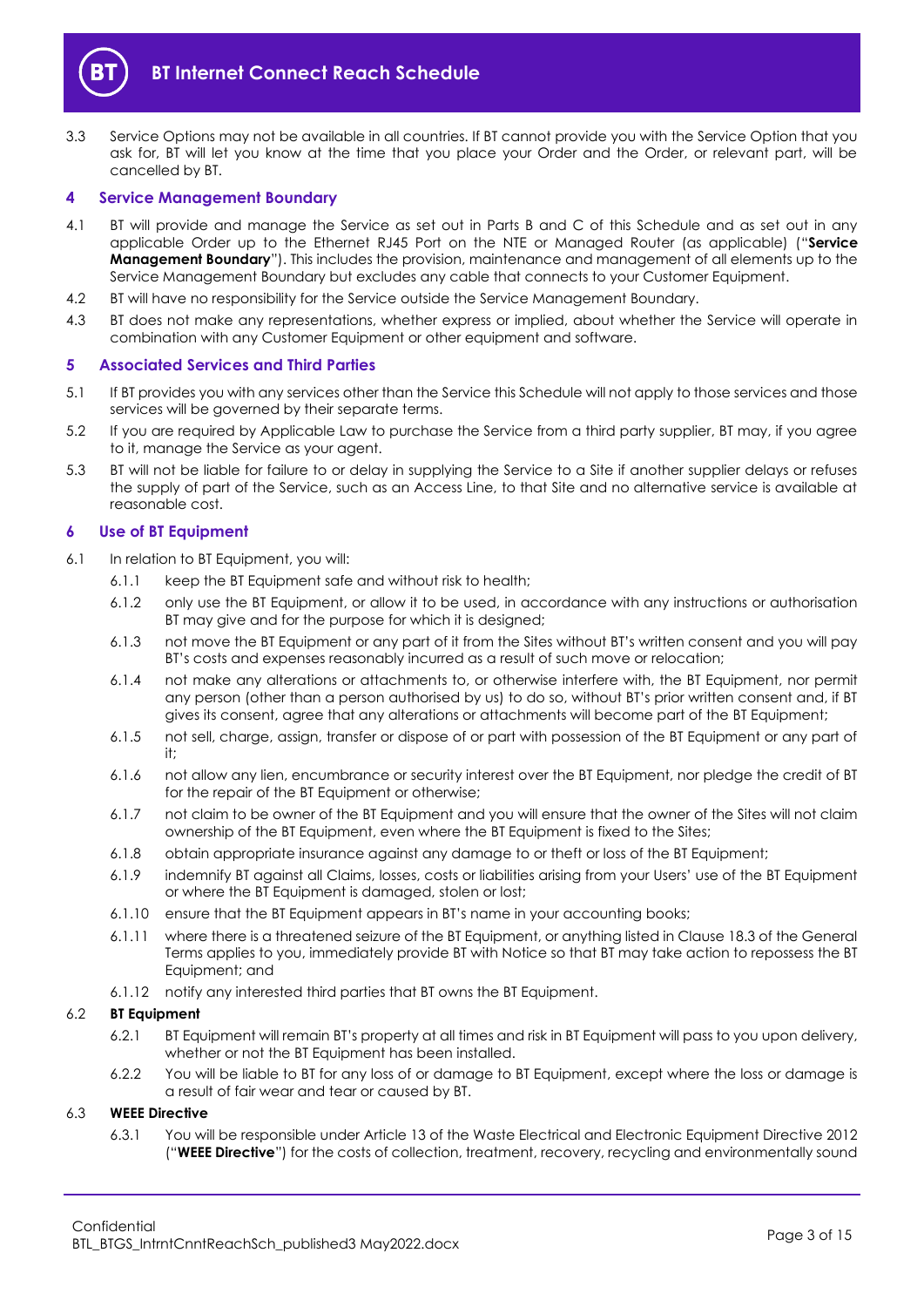

disposal of any equipment supplied under the Contract that has become waste electrical and electronic equipment ("**WEEE**").

- 6.3.2 For the purposes of Article 13 of the WEEE Directive this Paragraph [6.3](#page-2-3) is an alternative arrangement to finance the collection, treatment, recovery, recycling and environmentally sound disposal of WEEE.
- 6.3.3 You will be responsible for any information recording or reporting obligations imposed by the WEEE Directive.
- 6.3.4 You will indemnify BT against any Claims, losses, costs or liabilities that BT incurs due to your failure to comply with your express or implied obligations in accordance with this Paragrap[h 6.3](#page-2-3) or in connection with the WEEE Directive.

# <span id="page-3-0"></span>**7 Specific Terms and Conditions**

#### 7.1 **Minimum Period of Service and Renewal Periods**

- 7.1.1 Unless one of us gives Notice to the other of an intention to terminate the Service at least 28 days before the end of the Minimum Period of Service or a Renewal Period ("**Notice of Non-Renewal**"), at the end of the Minimum Period of Service or any subsequent Renewal Period, the Service will automatically extend for the Renewal Period, and both of us will continue to perform each of our obligations in accordance with the Contract.
- 7.1.2 In the event that one of us gives a Notice of Non-Renewal, BT will cease delivering the Service at the time of 23:59 on the last day of the Minimum Period of Service or subsequent Renewal Period.
- <span id="page-3-3"></span>7.1.3 BT may propose changes to this Schedule or the Charges (or both) by giving you Notice at least 28 days prior to the end of the Minimum Period of Service and each Renewal Period ("**Notice to Amend**").
- <span id="page-3-1"></span>7.1.4 Within 21 days of any Notice to Amend, you will provide BT Notice:
	- (a) agreeing to the changes BT proposed, in which case those changes will apply from the beginning of the following Renewal Period;
	- (b) requesting revisions to the changes BT proposed, in which case both of us will enter into good faith negotiations for the remainder of that Minimum Period of Service or Renewal Period, as applicable, and, if agreement is reached, the agreed changes will apply from the beginning of the following Renewal Period; or
	- (c) terminating the Contract at the end of the Minimum Period of Service or Renewal Period, as applicable.
- <span id="page-3-2"></span>7.1.5 If both of us have not reached agreement in accordance with Paragraph [7.1.4\(b\)](#page-3-1) by the end of the Minimum Period of Service or the Renewal Period, as applicable, the existing terms of this Schedule will apply from the beginning of the following Renewal Period unless you elect to give Notice in accordance with Paragraph [7.1.4\(c\),](#page-3-2) or BT may give Notice of termination, in which case BT will cease delivering the Service at the time of 23:59 on the last day of the Minimum Period of Service or subsequent Renewal Period.

# 7.2 **Termination for Convenience**

For the purposes of Clause 17 of the General Terms, either of us may, at any time after the Service Start Date and without cause, terminate the Service or any Order by giving 28 days' Notice to the other.

# 7.3 **Customer Committed Date**

- 7.3.1 If you request a change to the Service or any part of the Service, including any IP Address location, then BT may revise the Customer Committed Date to accommodate that change.
- 7.3.2 BT may expedite delivery of the Service for operational reasons or in response to a request from you, but this will not revise the Customer Committed Date.

#### 7.4 **Cancellation Charges**

For the purposes of Clause 16.2 of the General Terms, if you cancel an Order, or part of it, any time before the Service Start Date you will have to pay BT the Cancellation Charges as set out in the Order.

# 7.5 **Access to Internet**

- 7.5.1 You agree that where the Service provides access to the Internet, the use of the Internet is at your own risk.
- 7.5.2 You agree that BT may pass details of your Site to a local Internet Service Provider to enable you and your Users to access the Internet from that Site.

# 7.6 **Access to Emergency Services**

7.6.1 BT will not provide the ability for your Users to call the emergency services by dialling "**999**" or "**112**" and, therefore, you will be responsible for making alternative arrangements for your Users, including the maintenance of a fixed telephone number.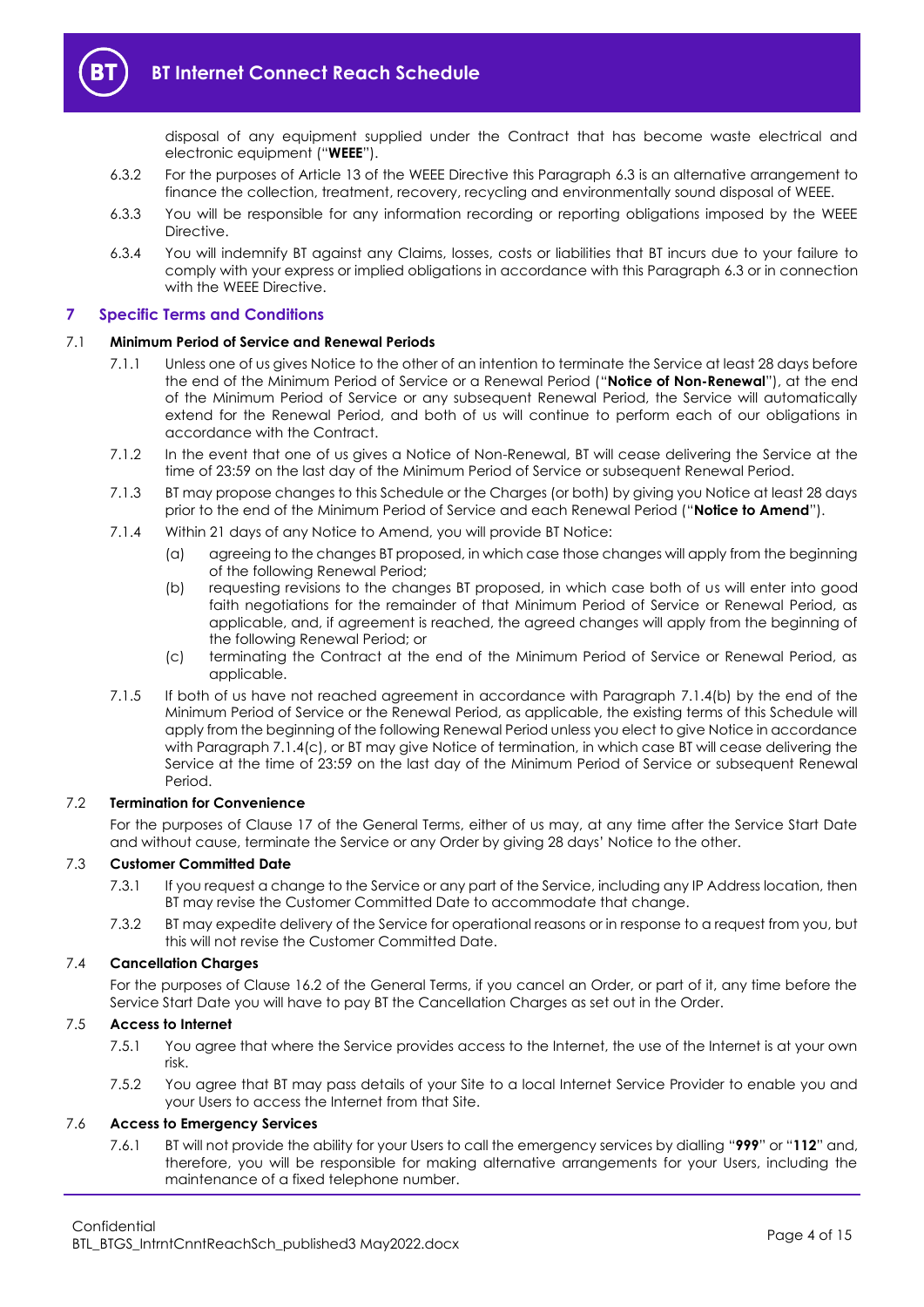

# 7.7 **IP Addresses and Domain Names**

7.7.1 Except for IP Addresses expressly registered in your name, all IP Addresses and Domain Names made available with the Service will at all times remain BT's property or the property of BT's suppliers and will be non-transferable. All of your rights to use such IP Addresses or Domain Names will cease on termination or expiration of the Service.

# 7.8 **Provider Independent Resources**

- 7.8.1 You will comply with the following terms that BT is required by RIPE to include in the Contract where you take PIR with the Service:
	- (a) you will respond to any information requests from BT in order for BT to keep registration records up-to-date;
	- (b) you will provide up-to-date registration data to BT and you agree that some or all of this registration data will be published in the RIPE WHOIS database;
	- (c) you will not sub-assign any of the PIR to a third party;
	- (d) you will pay any registration fees to BT that apply for the PIR;
	- (e) (e) if you cannot be contacted or you do not pay any applicable registration fees to BT, the PIR will return by default to RIPE;
	- (f) your use of PIR is subject to the RIPE policies as published on the RIPE web site at <https://www.ripe.net/publications/> and that may be amended from time to time; and
	- (g) you will commit a material breach of the Contract if you do not follow any of the relevant RIPE policies and on material breach the PIR will return by default to RIPE and BT may terminate the Contract as set out in Clause 18 of the General Terms.

#### 7.9 **Stop Sell of Service and Associated Migration**

- 7.9.1 Where BT stops selling the Service and offers an alternative service as a replacement then BT shall terminate this Service and migrate your Service to the alternative service upon at least 90 days' Notice provided that:
	- (a) interruptions in service are kept to a minimum during the migration; and
	- (b) you accept revised conditions to reflect the new service provided in which case those changes will apply from the date of your acceptance.
- 7.9.2 The Minimum Period of Service for the new service will be the remainder of the Minimum Period of Service for the existing Service, or 12 Months, whichever is greater.
- 7.9.3 If:
	- (a) you do not agree to accept the revised condition in accordance with Paragraph 7.9.1(b); or
	- (b) where applicable, the new Minimum Period of Service is an increase in length from the original Minimum Period of Service and you do not accept the increased length,

then, this Service will terminate on expiry of the 90 day Notice period, without any further liability to BT and BT will not migrate you to the new service.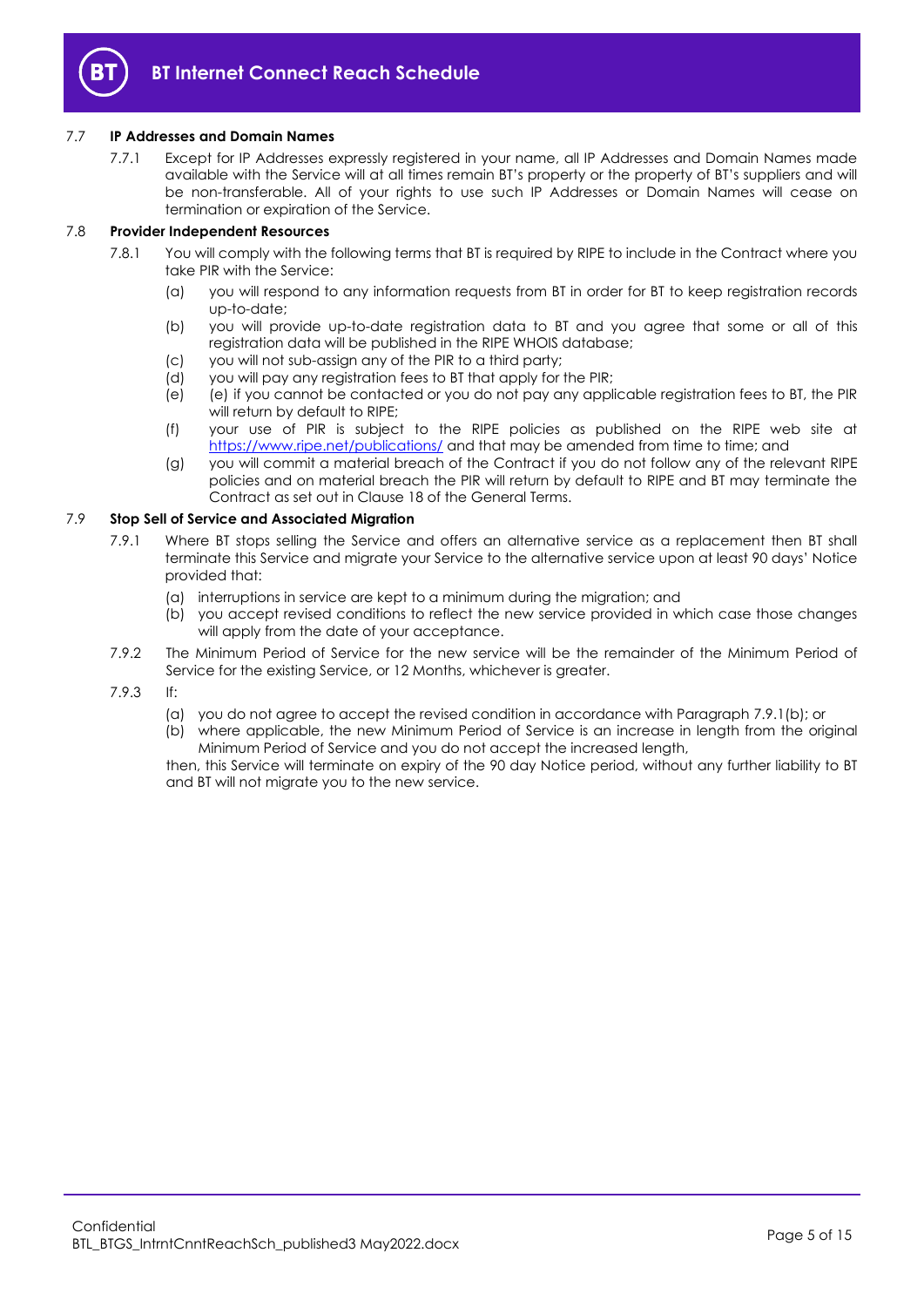

# <span id="page-5-0"></span>**Part B – Service Delivery and Management**

# <span id="page-5-1"></span>**8 BT's Obligations**

# 8.1 **Service Delivery**

Before the Service Start Date and, where applicable, throughout the provision of the Service, BT:

- 8.1.1 will provide you with contact details for the Service Desk;
- 8.1.2 will comply with all reasonable health and safety rules and regulations and reasonable security requirements that apply at a Site and have been notified to BT in writing but BT will not be liable if, as a result of any such compliance, BT is in breach of any of its obligations under this Contract;
- 8.1.3 will, where applicable, arrange for any surveys to be conducted to confirm the availability of a suitable Access Line to the Sites. If the surveys identify that additional engineering work is required in order to provide a suitable Access Line to the Sites, BT may provide a new quote to you, detailing the additional Charges you will need to pay for the engineering work to be completed, and:
	- (a) if you accept the new quote, BT will cancel the existing Order to the affected Sites, will generate a new Order for the affected Sites and will arrange for the additional engineering works to be carried out; or
	- (b) if you do not accept the new quote, BT will cancel your existing Order for the provision of Service to the affected Sites and BT will have no obligation to provide the Service;

and BT may raise a Charge for any reasonable costs incurred as a result of the survey in accordance with Clause 16.2.2 of the General Terms;

- 8.1.4 will provide you with a Customer Committed Date and will use reasonable endeavours to meet any Customer Committed Date; and
- 8.1.5 will be responsible for network design for the Service.

# <span id="page-5-2"></span>8.2 **Commissioning of the Service**

Before the Service Start Date, BT will:

- 8.2.1 configure the Service;
- 8.2.2 conduct a series of standard tests on the Service to ensure that it is configured correctly; and
- 8.2.3 on the date that BT has completed the activities in this Paragrap[h 8.2,](#page-5-2) confirm to you that the Service is available for performance of any Acceptance Tests as set out in Paragrap[h 9.2.](#page-6-1)

# <span id="page-5-4"></span><span id="page-5-3"></span>8.3 **During Operation**

On and from the Service Start Date, BT:

- 8.3.1 will respond and use reasonable endeavours to remedy an Incident without undue delay and in accordance with the Service Care Levels in Part C of this Contract if BT detects or if you report an Incident on the BT Network;
- <span id="page-5-5"></span>8.3.2 will work with the relevant supplier to restore Service as soon as practicable during Local Contracted Business Hours if BT detects or if you report an Incident on the Access Line;
- 8.3.3 may carry out Maintenance from time to time and will use reasonable endeavours to inform you:
	- (a) at least five Business Days before any Maintenance on the BT Network or BT Equipment, however you agree that BT may inform you with less notice than normal where emergency Maintenance is required; or
	- (b) without undue delay for scheduled Access Line maintenance by a supplier;
- 8.3.4 may, in the event of a security breach affecting the Service, require any or all passwords used in connection with the Service to be changed. BT does not guarantee the security of the Service against unauthorised or unlawful access or use;
- 8.3.5 will archive Managed Router configuration files and restore configurations if a Managed Router fails; and
- 8.3.6 will store copies of the three most recent configurations for each Managed Router for the life time of that Managed Router.

# 8.4 **The End of the Service**

On termination of the Service by either one of us, or expiry, BT may disconnect and remove any BT Equipment located at the Sites.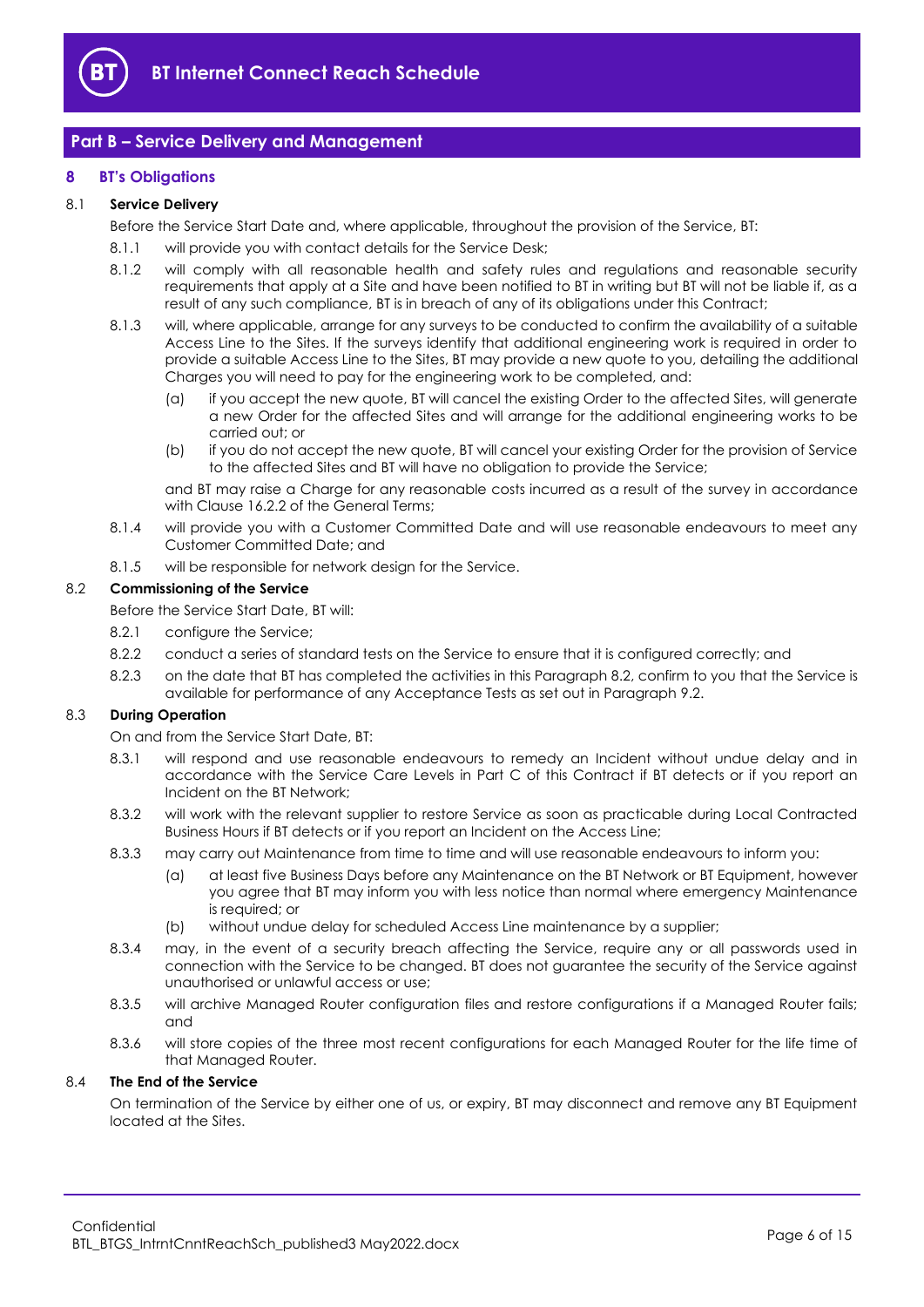

# <span id="page-6-0"></span>**9 Your Obligations**

# 9.1 **Service Delivery**

- Before the Service Start Date and, where applicable, throughout the provision of the Service, you will:
	- 9.1.1 provide BT with the names and contact details of the Customer Contact, but BT may also accept instructions from a person who BT reasonably believes is acting with your authority;
- 9.1.2 provide BT with any information reasonably required without undue delay;
- 9.1.3 provide BT with access to any Sites during Business Hours, or as otherwise agreed, to enable BT to set up, deliver and manage the Service;
- 9.1.4 complete any preparation activities that BT may request to enable you to receive the Services promptly and in accordance with any reasonable timescales;
- 9.1.5 provide BT with Notice in writing of any health and safety rules and regulations and security requirements that apply at your Sites;
- <span id="page-6-2"></span>9.1.6 in jurisdictions where an employer is legally required to make such disclosure to its Users and other employees:
	- (a) inform your Users and other employees that as part of the Service being delivered by BT, BT may monitor and report to you the use of any targeted applications by them;
	- (b) ensure that your Users and other employees have consented or will be deemed to have consented to such monitoring and reporting (if such consent is legally required); and
	- (c) agree that BT will not be liable for any failure by you to comply with this Paragraph [9.1.6](#page-6-2) and indemnify BT from and against any Claims, losses, costs or liabilities brought by your Users and other employees against BT arising out of BT's delivery of the Services;
- 9.1.7 make sure that the LAN protocols and applications that you use will be compatible with the Service;
- 9.1.8 prepare and maintain each Site for the installation of BT Equipment and supply of the Service, including:
	- (a) providing a suitable and safe operational environment for any BT Equipment including all necessary trunking, conduits, cable trays, and telecommunications connection points in accordance with BT's reasonable instructions and in accordance with applicable installation standards;
	- (b) taking up or removing any fitted or fixed floor coverings, ceiling tiles and partition covers or provide any openings in buildings required to connect BT Equipment to appropriate telecommunications facilities in time to allow BT to undertake any necessary installation or maintenance Services;
	- (c) carrying out any work that may be required after installation to make good any cosmetic damage caused during the installation or maintenance Services;
	- (d) providing a secure, continuous power supply at the Site for the operation and maintenance of the Service or BT Equipment at such points and with such connections as BT specifies and, in order to mitigate any Service interruption resulting from failure in the principal power supply, you will provide back-up power with sufficient capacity to conform to the standby requirements of the applicable standards;
	- (e) providing internal cabling between the BT Equipment and any Customer Equipment, as appropriate; and
	- (f) if you are using the Service without a Managed Router, providing any internal cabling that is necessary to connect the NTU to the User Equipment; and
- 9.1.9 let BT know if you require network changes by making a request to BT by using the portal at [https://www.globalservices.bt.com/uk/en/my\\_account.](https://www.globalservices.bt.com/uk/en/my_account) If the network changes you require result in changes to the Internet access, then BT will let you know before it implements the changes if Internet access reconfiguration Charges will apply.

# <span id="page-6-4"></span><span id="page-6-1"></span>9.2 **Acceptance Tests**

- 9.2.1 Within five Business Days after receiving Notice from BT under Paragraph [8.2.3,](#page-5-3) you will carry out the Acceptance Tests for the Service (for Managed Routers, this will be up to OSI Layer 3) ("**Acceptance Test Period**").
- <span id="page-6-3"></span>9.2.2 The Service is accepted by you if you confirm acceptance in writing during the Acceptance Test Period or is deemed to have been accepted by you if you do not provide BT with Notice to the contrary by the end of the Acceptance Test Period.
- 9.2.3 Subject to Paragraph [9.2.4,](#page-7-1) the Service Start Date will be the earlier of the following:
	- (a) the date that you confirm acceptance of the Service in writing in accordance with Paragraph [9.2.2;](#page-6-3) or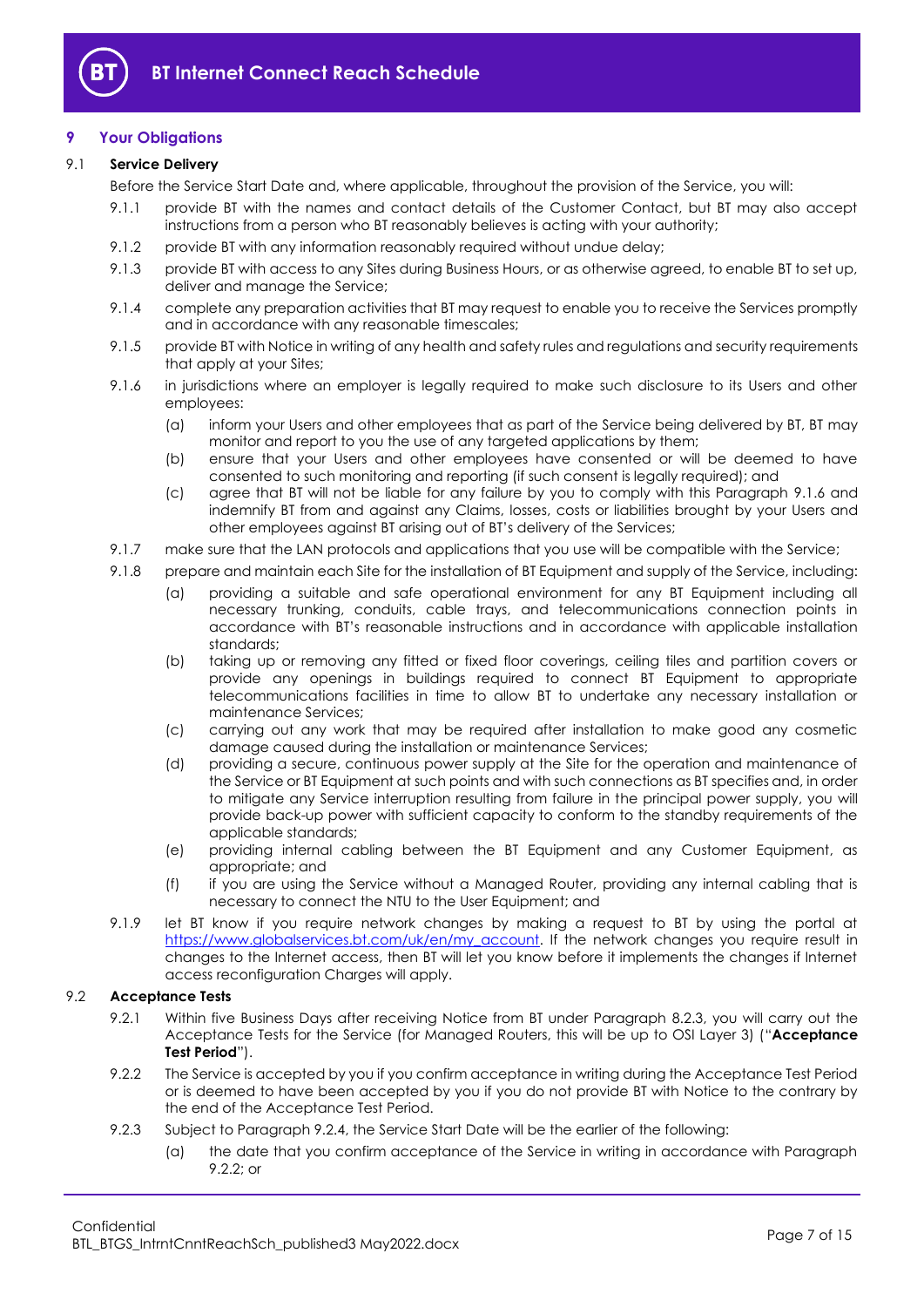

- (b) the date of the first day following the Acceptance Test Period.
- <span id="page-7-1"></span>9.2.4 If, during the Acceptance Test Period, you provide BT Notice that the Acceptance Tests have not been passed, BT will remedy the non-conformance without undue delay and provide you Notice that BT has remedied the non-conformance and inform you of the Service Start Date.

# 9.3 **During Operation**

On and from the Service Start Date, you will:

- 9.3.1 report Incidents to the Customer Contact and not to the Service Desk;
- 9.3.2 monitor and maintain any Customer Equipment connected to the Service or used in connection with a Service;
- 9.3.3 ensure that any Customer Equipment that is connected to the Service or that you use, directly or indirectly, in relation to the Service is:
	- (a) connected using the applicable BT Network termination point, unless BT has given you permission to connect by another means, and used in accordance with any instructions, standards and safety and security procedures applicable to the use of that Customer Equipment;
	- (b) adequately protected against viruses and other breaches of security;
	- (c) technically compatible with the Service and will not harm or damage BT Equipment, the BT Network, or any of BT's suppliers' or subcontractors' network or equipment; and
	- (d) approved and used in accordance with relevant instructions, standards and Applicable Law and any safety and security procedures applicable to the use of that Customer Equipment;
- 9.3.4 immediately disconnect any Customer Equipment, or advise BT to do so at your expense, if Customer Equipment does not meet any relevant instructions, standards or Applicable Law;
- 9.3.5 connect equipment to the Service only by using the NTE or the Managed Router at the Sites;
- 9.3.6 will not make changes to the Service (including Internet access) without BT's prior written approval. If the both of us agree to the changes, BT may invoice you for any costs that we have told you will be incurred by BT for the approved changes (including increases or decreases in bandwidth, or any upgrade or downgrade options);
- 9.3.7 provide an Ethernet RJ45 Port with a patch cable on its LAN side long enough to reach the Managed Router (using a straight cable if you are connecting to a switch or using a crossover cable if you are connecting to another type of Router);
- 9.3.8 provide a power source to local electrical specifications for the Managed Router; and
- 9.3.9 configure the Customer Equipment's software to provide and test end to end connectivity and to connect the Customer Equipment to its LAN.

# 9.4 **The End of the Service**

On termination of the Service by either you or BT, you will:

- 9.4.1 provide BT with all reasonable assistance necessary to remove BT Equipment from the Sites;
- 9.4.2 disconnect any Customer Equipment from BT Equipment located at the Sites;
- 9.4.3 not dispose of or use BT Equipment other than in accordance with BT's written instructions or authorisation;
- 9.4.4 arrange for any BT Equipment located at the Sites to be returned to BT; and
- 9.4.5 be liable for any reasonable costs of recovery that BT incurs in recovering the BT Equipment.

# <span id="page-7-0"></span>**10 Notification of Incidents**

Where you become aware of an Incident:

10.1 the Customer Contact will report it to the Service Desk;

- <span id="page-7-2"></span>10.2 BT will give you a Ticket;
- <span id="page-7-3"></span>10.3 BT will inform you when it believes the Incident is cleared, and will close the Ticket when:
	- 10.3.1 you confirm that the Incident is cleared within 24 hours after being informed; or
	- 10.3.2 BT has attempted unsuccessfully to contact you, in the way agreed between both of us, in relation to the Incident and you have not responded within 24 hours following BT's attempt to contact you.
- <span id="page-7-4"></span>10.4 If you confirm that the Incident is not cleared within 24 hours following being informed, the Ticket will remain open, and BT will continue to work to resolve the Incident.
- 10.5 Where BT becomes aware of an Incident, Paragraphs [10.2,](#page-7-2) [10.3](#page-7-3) and [10.4](#page-7-4) will apply.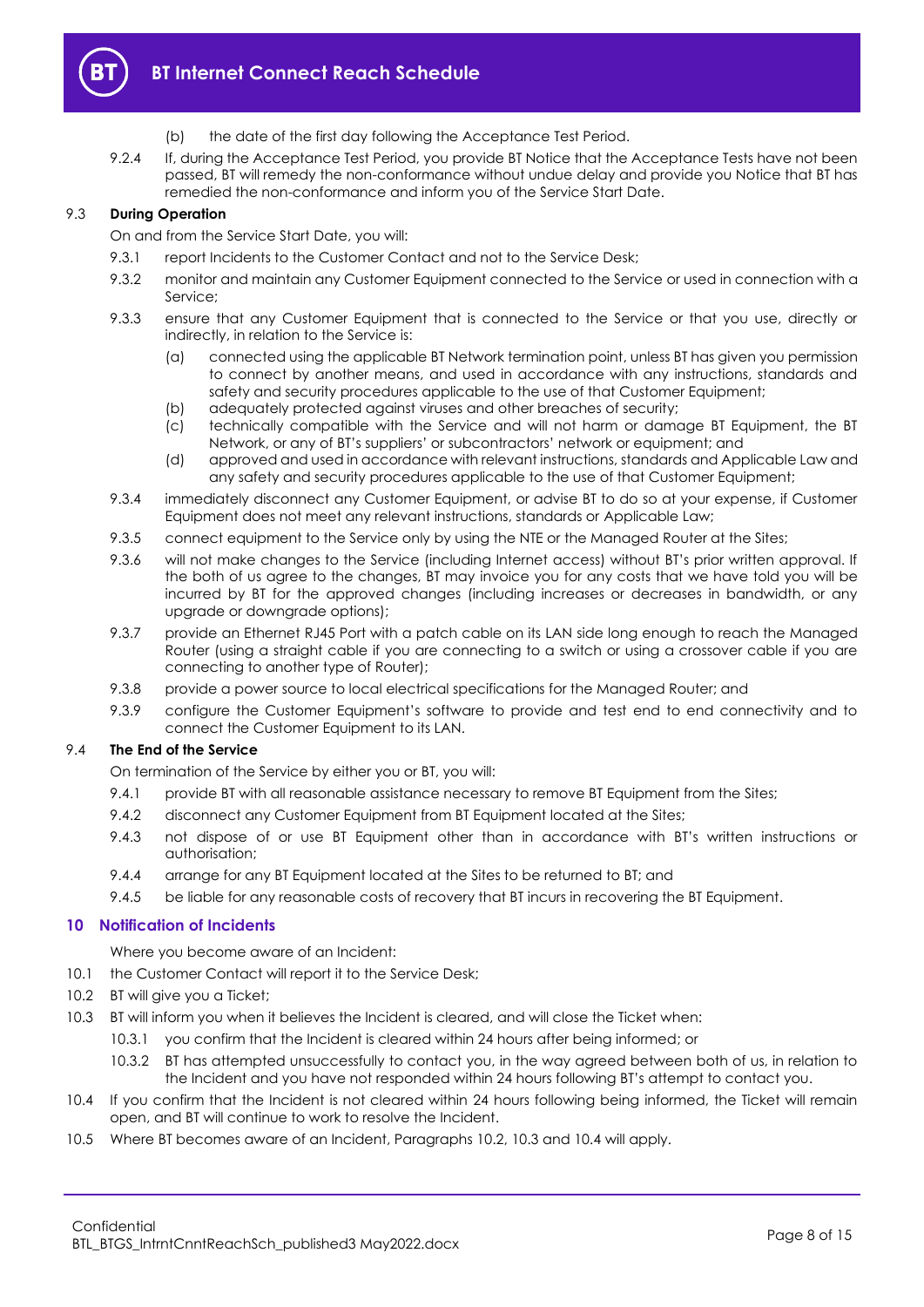

# <span id="page-8-0"></span>**11 Invoicing**

- 11.1 BT will invoice you for the Charges for the Service as set out in Paragraph [11.2](#page-8-1) in the amounts and currency specified in any Orders.
- <span id="page-8-1"></span>11.2 Unless set out in any applicable Order, BT will invoice you for:
	- 11.2.1 Installation Charges, on the Service Start Date, or where the installation period is estimated to be longer than one month, monthly in arrears starting from when you place an Order until the Service Start Date;
	- 11.2.2 the following Recurring Charges, except Usage Charges, monthly in advance on the first day of the relevant month. The amount of these Recurring Charges may vary depending on the Service Options and the type of Access Line that you have selected in the Order and the location of your Sites. For any period where Service is provided for less than one month, the Recurring Charges will be calculated on a daily basis:

**Internet Access Managed Router**

**Service Management**

**Proactive Monitoring**

 $\sim$ 

You will only be charged separately for the Proactive Monitoring Service Option if you select the Service without a Managed Router. The Proactive Monitoring Service Option is included as part of the Managed Router Service Option.

- 11.2.3 Usage Charges, monthly in arrears on the first day of the relevant month, calculated at the then current rates;
- 11.2.4 reconfiguration Charges for each part of the Service that is reconfigured, provided that:
	- (a) all reconfiguration changes after the Service Start Date are documented in a new Order; and
		- (b) if BT upgrades Software on a Managed Router there is no Charge for the upgrade unless the Software upgrade also requires a hardware upgrade, such as additional memory, in which case you will be charged for the hardware upgrade at the then-current relevant Charges;
- 11.2.5 De-installation Charges within 60 days of de-installation of the Service; and
- 11.2.6 any Termination Charges incurred in accordance with Paragraph [12](#page-9-0) upon termination of the relevant Service.
- 11.3 BT may invoice you for any of the following Charges in addition to those set out in any applicable Order:
	- 11.3.1 Charges for investigating Incidents that you report to BT where BT finds no Incident or that the Incident is caused by something for which BT is not responsible under the Contract;
	- 11.3.2 Charges for investigating an Incident where BT's diagnostics indicate that the reason for the Incident is a Customer Domain Incident. BT may charge you for Incidents due to Customer Domain Incidents as set out in the table below:

| <b>Charge Category</b> | <b>Charge Component</b>                       |  |  |
|------------------------|-----------------------------------------------|--|--|
| Service Desk support   | on an Incident by Incident basis              |  |  |
|                        | for each visit to a Site (this will vary on a |  |  |
| Field engineering      | country by country basis)                     |  |  |

- 11.3.3 Charges for commissioning the Service as set out in Paragraph [8.2](#page-5-2) outside of Business Hours;
- 11.3.4 Charges for restoring Service if the Service has been suspended in accordance with Clause 10.1.2 of the General Terms;
- 11.3.5 Charges for cancelling the Service in accordance with Clause 17 of the General Terms;
- 11.3.6 Charges or any associated costs that BT incurs for expediting:
	- (a) faster provision of the Service at your request after you have been informed of the Customer Committed Date; or
	- (b) faster resolution of an Incident at your request;
- 11.3.7 in some locations, you may have to pay excess Usage Charges for the Service, as set out in your Order, including an excess download Usage Charge if you use the Service and exceed a third party supplier's download limits; and
- 11.3.8 any other Charges as set out in any applicable Order or the BT Price List or as otherwise agreed between both of us.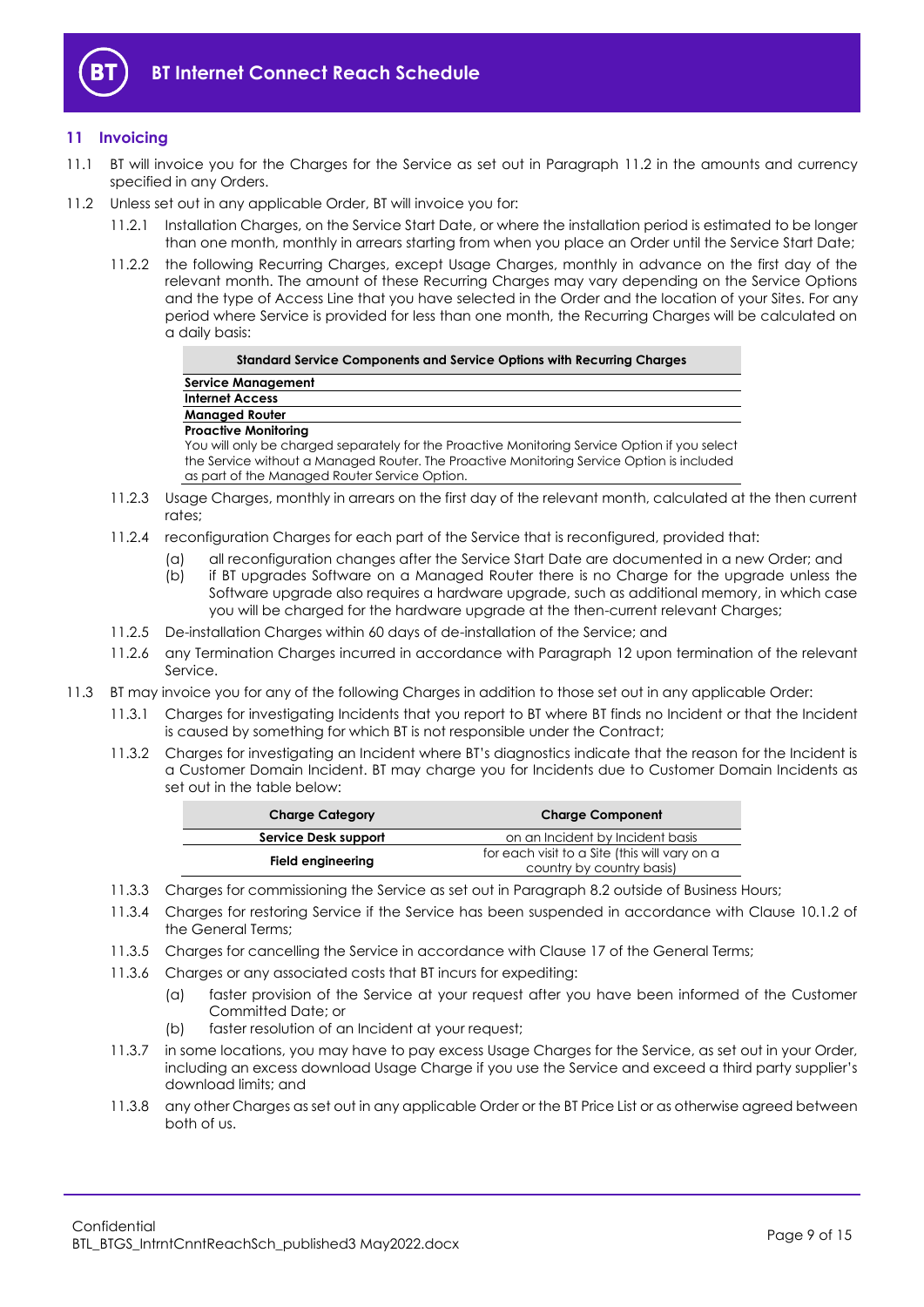

# <span id="page-9-0"></span>**12 Charges at the End of the Contract**

- <span id="page-9-2"></span>12.1 If you exercise your right in accordance with Clause 17 of the General Terms to terminate the Contract or any Service for convenience, you will pay BT:
	- 12.1.1 all outstanding Charges for Service rendered:
	- 12.1.2 De-installation Charges;
	- 12.1.3 any remaining Charges outstanding with regard to BT Equipment; and
	- 12.1.4 any other Charges as set out in any applicable Order; and
	- 12.1.5 any Charges reasonably incurred by BT from a supplier as a result of the early termination.
- 12.2 In addition to the Charges set out at Paragraph [12.1](#page-9-2) above, if you terminate during the Minimum Period of Service or any Renewal Period, you will pay BT:
	- 12.2.1 for any parts of the Service that were terminated during the first 12 months of the Minimum Period of Service, Termination Charges, as compensation, equal to:
		- (a) 100 per cent of the Recurring Charges for any remaining months of the first 12 months of the Minimum Period of Service;
		- (b) 20 per cent of the Recurring Charges for the remaining months, other than the first 12 months, of the Minimum Period of Service; and
		- (c) any waived Installation Charges; and
	- 12.2.2 for any parts of the Service that were terminated after the first 12 months of the Minimum Period of Service or during a Renewal Period, Termination Charges, as compensation, equal to 20 per cent of the Recurring Charges for any remaining months of the Minimum Period of Service or the Renewal Period.

# <span id="page-9-1"></span>**13 Service Amendment**

- <span id="page-9-3"></span>13.1 You may request, by giving BT Notice, a change to:
	- 13.1.1 an Order for the Service (or part of an Order) at any time before the applicable Service Start Date; or
	- 13.1.2 the Service at any time after the Service Start Date.
- 13.2 If you exercise your right in accordance with Paragraph [13.1](#page-9-3), and except where a change results from BT's failure to comply with BT's obligations under the Contract, BT will, within a reasonable time, provide you with a written estimate, including:
	- 13.2.1 the likely time required to deliver the changed Service; and
	- 13.2.2 any changes to the Charges due to the changed Service.
- 13.3 BT has no obligation to proceed with any change that you request in accordance with Paragraph [13.1,](#page-9-3) unless and until BT has agreed in writing on the necessary changes to the Charges, implementation timetable and any other relevant terms of the Contract to take account of the change.
- 13.4 If BT changes a Service prior to the Service Start Date because you have given BT incomplete or inaccurate information, BT may, in its reasonable discretion, apply additional reasonable one-time or Recurring Charges.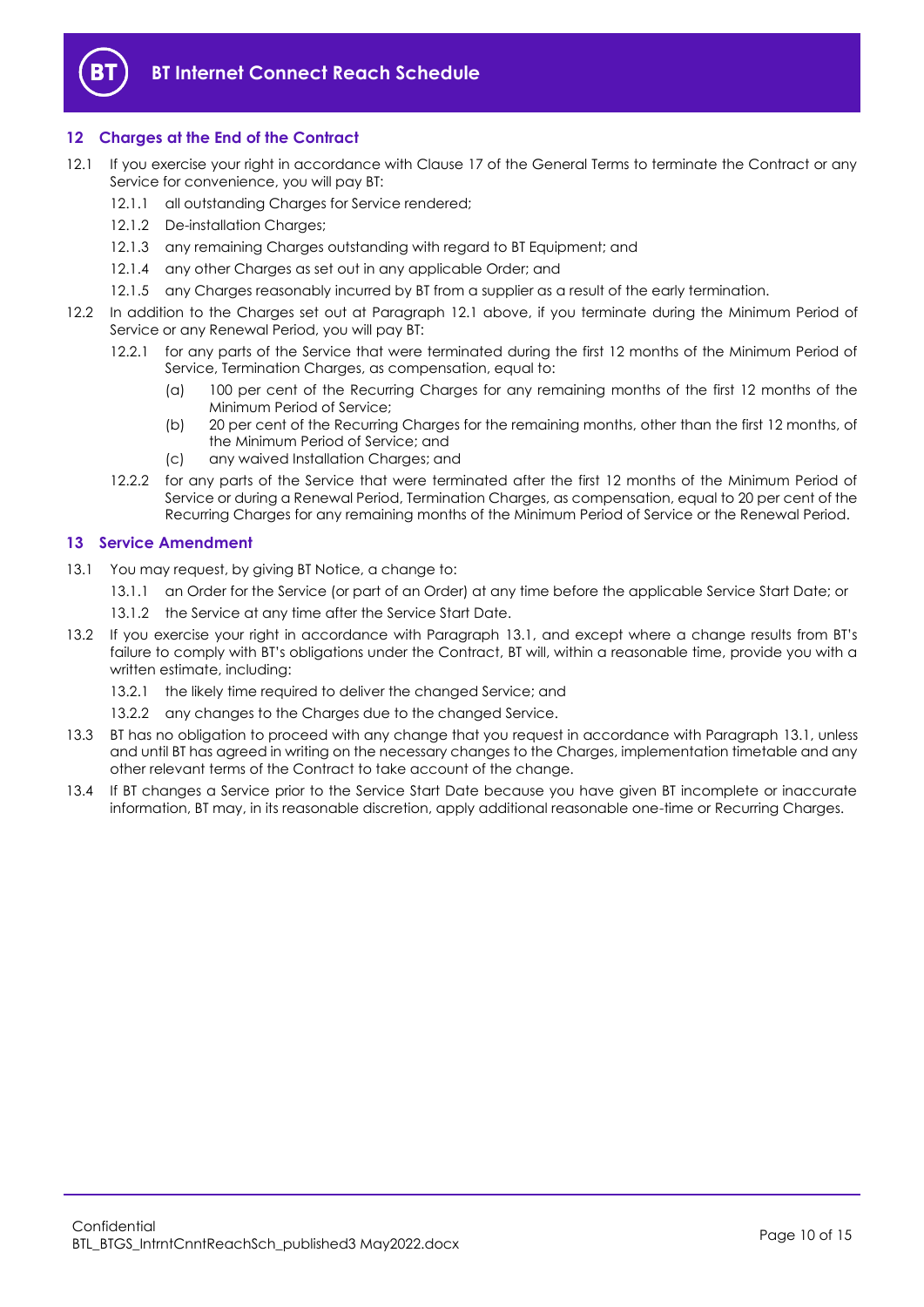

# <span id="page-10-0"></span>**Part C – Service Levels**

# <span id="page-10-1"></span>**14 Service Care Levels**

14.1 From the Service Start Date, BT will provide the Service with the Service Care Level available for the relevant Access Line that you select and as set out in the Order in accordance with the below table:

| <b>Service Care</b><br>Level | <b>Description</b>                                                                                                                                                                | <b>Access Line</b><br><b>Availability</b> |  |
|------------------------------|-----------------------------------------------------------------------------------------------------------------------------------------------------------------------------------|-------------------------------------------|--|
| <b>Total Care</b>            | BT will aim to respond to an Incident within four hours<br>and to repair an Incident within five hours of you<br>reporting the Incident to BT in accordance with<br>Paragraph 10. | Leased Line<br><b>Ethernet Fibre</b>      |  |
| <b>Ethernet Radio</b>        | BT will aim to respond to an Incident within four hours<br>and to repair an Incident within 10 hours of you<br>reporting the Incident to BT in accordance with<br>Paragraph 10.   | Ethernet Radio                            |  |
| <b>Express Care</b>          | BT will aim to repair an Incident within seven hours after<br>you report it to BT in accordance with Paragraph 10.                                                                | ADSL or VDSL<br><b>Ethernet Copper</b>    |  |
| <b>Enhanced Care</b>         | BT will aim to repair an Incident within 20 hours after you<br>report it to BT in accordance with Paragraph 10.                                                                   | ADSL or VDSL                              |  |
| <b>Standard Care</b>         | BT will aim to repair an Incident within 40 Business Hours<br>after you report it to BT and in accordance with<br>Paragraph 10.                                                   | ADSL or VDSL                              |  |

#### <span id="page-10-2"></span>**15 On Time Delivery**

#### <span id="page-10-6"></span>15.1 **On Time Delivery Service Level**

BT will use reasonable endeavours to deliver the Service on or before the Customer Committed Date (the "**On Time Delivery Service Level**").

#### 15.2 **Exception**

The On-Time Delivery Service Level does not apply to upgrades or changes to the Services, unless these require the installation of new components and have an agreed delivery date, in which case the Customer Committed Date will be that agreed delivery date.

# <span id="page-10-3"></span>**16 Service Availability**

#### <span id="page-10-4"></span>16.1 **Availability Service Level**

From the Service Start Date, BT will provide the Service with a target availability corresponding to the applicable SLA Category for the Service as set out in the table below ("**Availability Service Level**"):

| <b>SLA</b><br>Category | <b>Annual Target</b><br>(APT) | <b>Maximum</b><br>Annual<br>Downtime | Maximum<br>Target | <b>Standard</b><br><b>Service Credit</b><br>Rate | Elevated<br>Service Credit<br>Rate | <b>Credit Interval</b> |
|------------------------|-------------------------------|--------------------------------------|-------------------|--------------------------------------------------|------------------------------------|------------------------|
| Cat B                  | $\geq 99.90\%$                | 8 hours                              | hour              | 4%                                               | 8%                                 | hour                   |
| Cat C                  | $\geq 99.85\%$                | 13 hours                             | 3 hours           | 4%                                               | 4%                                 | hour                   |
| Cat D                  | $\geq 99.80\%$                | 17 hours                             | 5 hours           | 4%                                               | 4%                                 | hour                   |
| Cat E                  | $\geq 99.70\%$                | 26 hours                             | 7 hours           | 4%                                               | 4%                                 | hour                   |
| Cat F                  | $\geq 99.50\%$                | 43 hours                             | 9 hours           | 4%                                               | 4%                                 | hour                   |
| Cat G                  | $\geq 99.00\%$                | 87 hours                             | i 1 hours         | 4%                                               | 4%                                 | hour                   |
| Cat H                  | $\geq 98.00\%$                | 175 hours                            | 13 hours          | 4%                                               | 4%                                 | hour                   |
| Cat                    | $\geq 97.00\%$                | 262 hours                            | 15 hours          | 4%                                               | 4%                                 | hour                   |

# 16.2 **Availability Service Credits**

- 16.2.1 If a Severity Level 1 Incident occurs, BT will measure the Availability Downtime for the Sites starting from when you report or BT gives you notice of a Qualifying Incident, and ending when BT closes the Incident in accordance with Paragraph [10.3.](#page-7-3)
- 16.2.2 BT will measure the Availability Downtime in units of full minutes during the Local Contracted Business Hours for Access Line Incidents and during the Contracted Maintenance Hours for BT Equipment Incidents.
- <span id="page-10-5"></span>16.2.3 BT will then calculate the cumulative Availability Downtime for the calendar months in which the Severity Level 1 Incident occurred ("**Cumulative Monthly Availability Downtime**").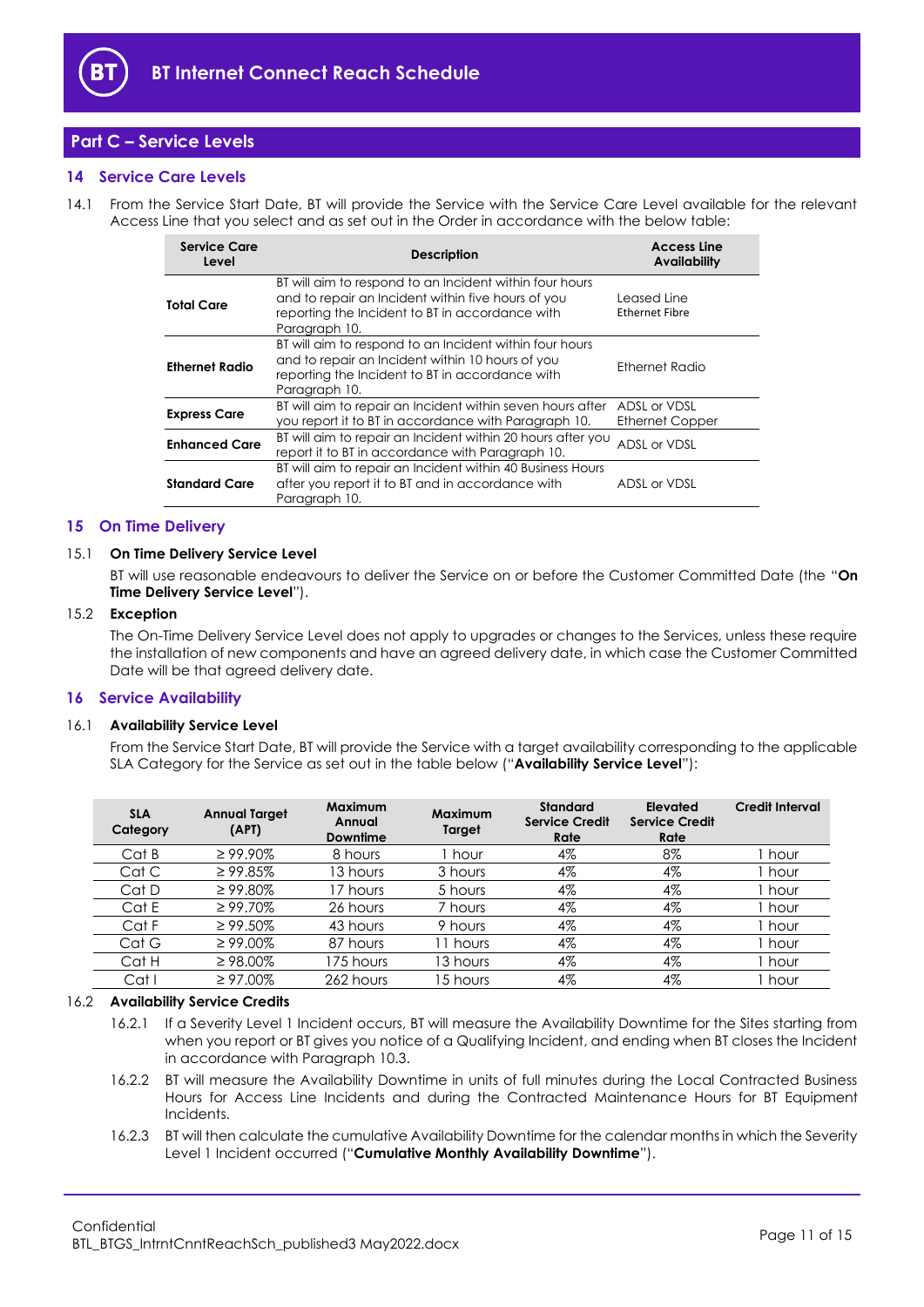

<span id="page-11-3"></span>16.2.4 If the Cumulative Monthly Availability Downtime of the Service exceeds the Maximum Monthly Availability Downtime, you may request Availability Service Credits for each Service Credit Interval of 4 per cent of the Monthly Recurring Charges.

# <span id="page-11-0"></span>**17 Resiliency Restoration**

#### <span id="page-11-4"></span>17.1 **Resiliency Restoration Service Level**

From the Service Start date, where you have purchased a Resilient Service and experience a Qualifying Incident on any Resilient Component, BT aims to restore Service to the affected Resilient Components within 24 hours of you reporting the Incident, or BT detecting the Incident ("**Resiliency Restoration Service Level**"), but the Resiliency Restoration Service Level will not apply where there is a Severity Level 1 Incident (in which case, the Availability Service Level will apply, in accordance with Paragrap[h 16\)](#page-10-3).

# 17.2 **Resiliency Restoration Service Credits**

If the affected Resilient Components are not restored within 24 hours, you may request a Resiliency Restoration Service Credit for each commenced hour in excess of the Resiliency Restoration Service Level of 1 per cent of the total monthly Recurring Charges for the Resilient Service, up to a maximum of 100% of the total monthly Recurring Charges for the Resilient Service.

#### <span id="page-11-1"></span>**18 Requests for Service Credits**

- <span id="page-11-2"></span>18.1 You may request applicable Service Credits within 28 days of the end of the calendar month in which a Qualifying Incident occurred by providing details of the reason for the claim. Any failure by you to submit a request in accordance with this Paragraph [18.1](#page-11-2) will constitute a waiver of any claim for Service Credits for that calendar month.
- 18.2 Upon receipt of a valid request for Service Credits in accordance with Paragrap[h 18.1:](#page-11-2)
	- 18.2.1 BT will issue you with the applicable Service Credits by deducting those Service Credits from your invoice within two billing cycles of the request being received; and
	- 18.2.2 following expiry or termination of the Contract where no further invoices are due to be issued by BT, BT will pay you the Service Credits in a reasonable period of time.
- 18.3 Service Credits for all Service Levels will be aggregated and are available up to a maximum amount equal to 100 per cent of the monthly Recurring Charge for the affected Service.
- 18.4 All Service Levels and Service Credits will be calculated in accordance with information recorded by, or on behalf of, BT.
- 18.5 The Service Levels under this Schedule will not apply:
	- 18.5.1 in the event that Clause 8 or Clause 23 of the General Terms applies; or
	- 18.5.2 during any trial period of the Service.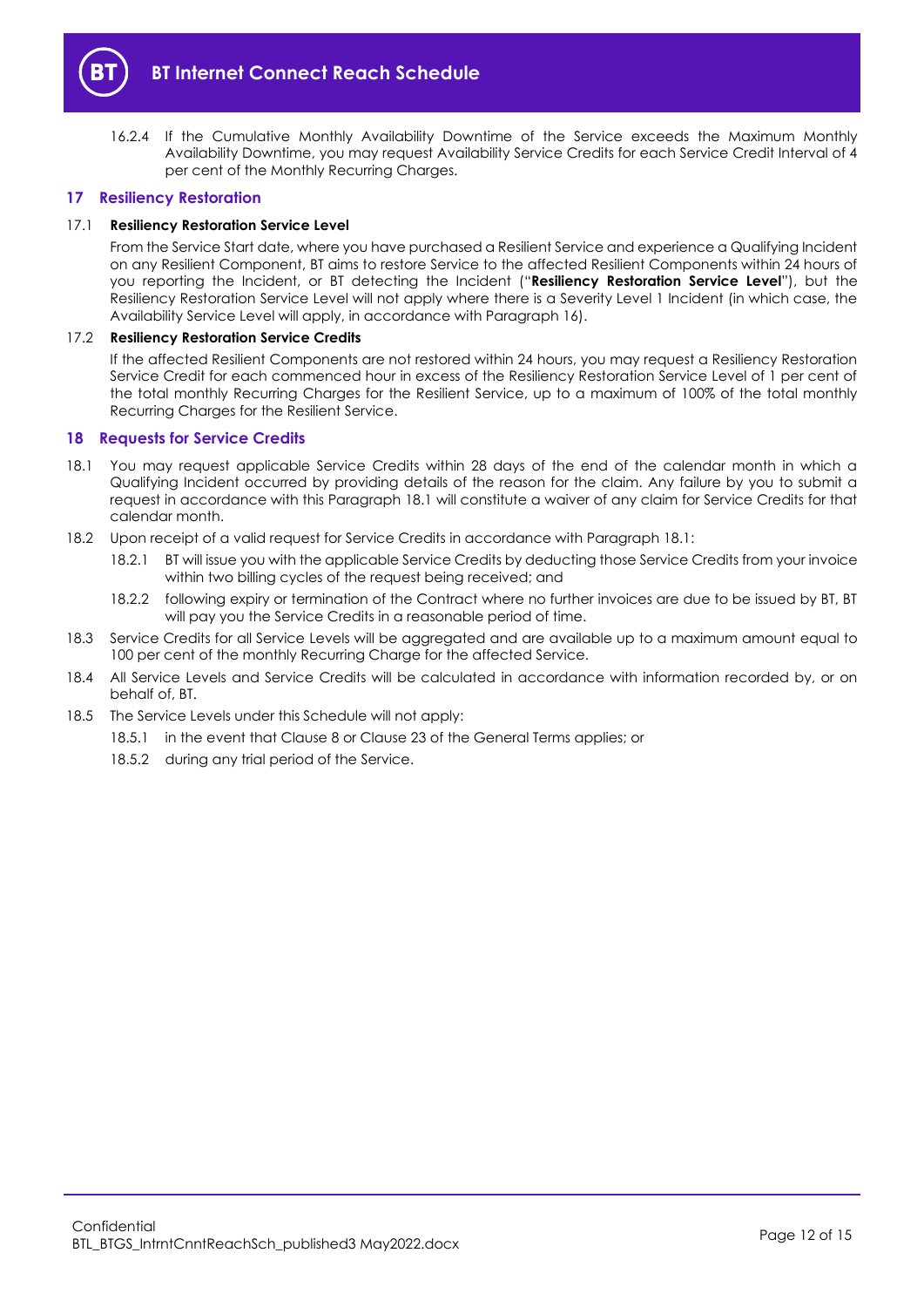

# <span id="page-12-0"></span>**Part D – Defined Terms**

# <span id="page-12-1"></span>**19 Defined Terms**

In addition to the defined terms in the General Terms, capitalised terms in this Schedule will have the below meanings (and in the case of conflict between these defined terms and the defined terms in the General Terms, these defined terms will take precedence for the purposes of this Schedule). BT has repeated some definitions in this Schedule that are already defined in the General Terms. This is to make it easier for you to find the definitions when reading this Schedule.

"**Acceptance Test Period**" has the meaning given in Paragrap[h 9.2.1.](#page-6-4)

"**Acceptance Tests**" means those objective tests conducted by you that when passed confirm that you accept the Service and that the Service is ready for use save for any minor non-conformities that will be resolved as an Incident as set out in Paragraph[s 8.3.1](#page-5-4) an[d 8.3.2.](#page-5-5)

"**Access Line**" means a Circuit connecting the Sites to the BT Network, and may refer to types of copper, fibre, Private Line Circuits, Mobile Data Networks and Satellite Circuits used for the provision of the Service that will be available on a country by country basis.

"**Availability**" means the period of time when the Service is functioning.

"**Availability Annual Target**" has the meaning given in the table at Paragrap[h 16.1](#page-10-4) for the relevant SLA Category. "**Availability Downtime**" means the period of time during which a Severity Level 1 Incident exists as measured by BT in accordance with Paragrap[h 16.1.](#page-10-4)

"**Availability Service Credit**" means the Service Credit available for a failure to meet the Availability Service Level, as set out in Paragrap[h 16.2.4.](#page-11-3)

"**BT Network**" means the communications network owned or leased by BT and used to provide the Service.

"**Availability Service Level**" has the meaning given in in Paragraph [16.1.](#page-10-4)

"**BT Price List**" means the document containing a list of BT's charges and terms that can be accessed at: [www.bt.com/pricing](http://www.bt.com/pricing) (or any other online address that BT may advise you).

"**Business Hours**" means between the hours of 0800 and 1700 in a Business Day.

"**Circuit**" means any line, conductor, or other conduit between two terminals by which information is transmitted, and that is provided as part of the Service.

"**Customer Domain Incident**" means an Incident that is not an Excluded Incident that is caused or contributed to by an act or omission outside the Service Management Boundary and includes, but is not limited to, Incidents where the reason for outage is a failure caused by:

- (a) inadequate power supply, whether reported by you or proactively identified by BT;
- (b) Customer Equipment or equipment not managed by BT under the Contract;
- (c) a supplier (other than BT); or
- (d) you attempting to use the Service for a purpose beyond the Service design limits or intentions or outside the scope of the Contract.

"**Contracted Maintenance Hours**" means the times during which BT will provide maintenance for BT Equipment, which will be Business Hours unless set out otherwise in any applicable Order.

"**Cumulative Monthly Availability Downtime**" has the meaning given in Paragrap[h 16.2.3.](#page-10-5)

"**Customer Committed Date**" means the date provided by BT on which delivery of the Service (or each part of the Service, including to each Site) is due to start.

"**Customer Contact**" means any individuals authorised to act on your behalf for Service management matters. "**Customer Equipment**" means any equipment including any software, other than BT Equipment, used by you in connection with a Service.

"**De-installation Charges**" means the Charges payable by you on de-installation of the Service that will be equal to the then current rates for Installation Charges on the date of de-installation.

"**Domain Name**" means a readable name on an Internet page that is linked to a numeric IP Address.

"**Ethernet**" means a family of computer networking technologies for LANs.

"**Ethernet RJ45 Port**" means the Ethernet registered jack connection as defined by the Telecommunications Industry Association 568 standard, a commonly understood technical term often casually referred to as the "**LAN jack**" on a computer, Router or modem.

"**Excluded Incident**" means an Incident where the reason for outage is a failure caused by:

- (a) a power failure that you experience that is caused:
	- (i) by a Force Majeure event (but does not include persistent power failures); or
	- (ii) by you carrying out Maintenance where such Maintenance was notified in advance to BT in accordance with the Contract; or
- (b) an Incident that is caused by an initial commissioning or delivery issue before the Service Start Date.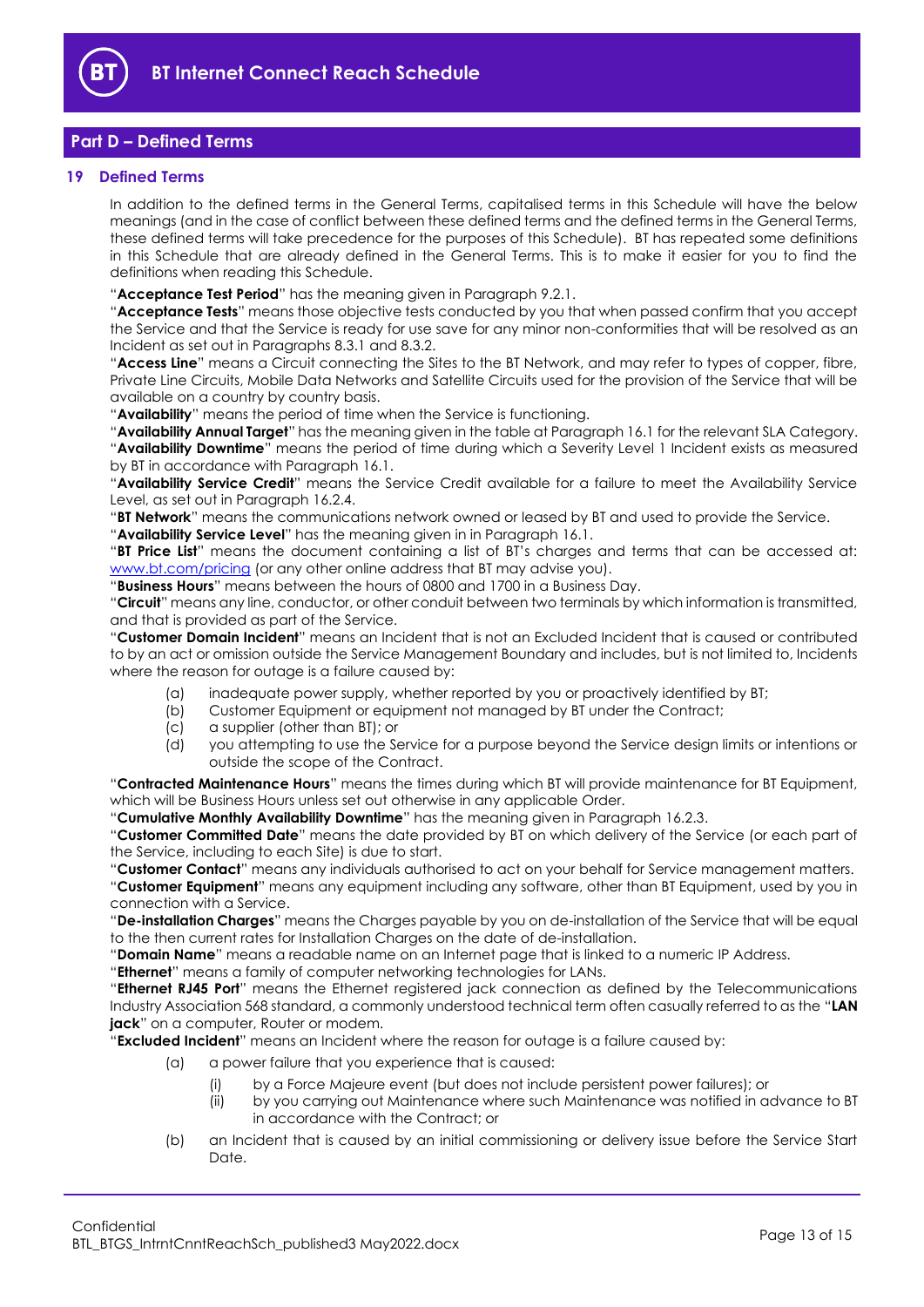

"**General Terms**" means the general terms that this Schedule is attached to, or where not attached to this Schedule, can be found at [www.bt.com/terms,](http://www.bt.com/terms) and form part of the Contract.

"**Incident**" means an unplanned interruption to, or a reduction in the quality of, the Service or particular element of the Service.

"**Installation Charges**" means those Charges as set out in any applicable Order in relation to installation of the Service or Customer Equipment or BT Equipment as applicable.

"**Internet**" means a global system of interconnected networks that use a standard Internet Protocol to link devices worldwide.

"**Internet Protocol**" or "**IP**" means a communications protocol for devices connected to the Internet that specifies the format for addresses and units of transmitted data.

"**IP Address**" means a unique number on the Internet of a network card or controller that identifies a device and is visible by all other devices on the Internet.

"**Local Area Network**" or "**LAN**" means the infrastructure that enables the ability to transfer IP services within Sites (including data, voice and video conferencing services).

"**Local Contracted Business Hours**" means the times during which maintenance of any Access Line is provided, which will be Business Hours unless set out otherwise in any applicable Order.

"**Maintenance**" means any maintenance BT has planned to do in advance.

"**Managed Router**" means a Router owned and provided by BT for use with the Service.

"**Maximum Annual Availability Downtime**" has the meaning given in the table at Paragrap[h 16.1](#page-10-4) for the relevant SLA Category.

"**Maximum Monthly Availability Downtime**" has the meaning given in the table at Paragraph [16.1](#page-10-4) for the relevant SLA Category.

"**Minimum Period of Service**" means a period of 12 consecutive months beginning on the Service Start Date, unless otherwise set out in any applicable Order.

"**Mobile Data Network**" means any 3G or 4G data service obtained by the User to provide Internet access that is delivered on an Ethernet interface with a public IP address.

"**Monthly Recurring Charges**" means the monthly Recurring Charges for the Service and the sum of the Usage Charges for the three full previous months divided by three.

"**Network Terminating Equipment**" or "**NTE**" means the BT Equipment used to provide the Service, either at the point of connection between the BT Network and the Access Line, or provided at the Sites for connection to the Network Terminating Unit.

"**Network Terminating Unit**" or "**NTU**" means the socket where your wiring, equipment or existing qualifying data service is connected to the Access Line.

"**Notice of Non-Renewal**" has the meaning given in Paragrap[h 17.1.](#page-11-4)

"**Notice to Amend**" has the meaning given in Paragraph [7.1.3.](#page-3-3)

"**On Time Delivery Service Level**" has the meaning given in Paragrap[h 15.1.](#page-10-6)

"**OSI Layer 3**" means the Open Systems Interconnection model as defined International Standard Organization (ISO) # 7498 that you can view at [\(http://standards.iso.org/ittf/PubliclyAvailableStandards/index.html\)](http://standards.iso.org/ittf/PubliclyAvailableStandards/index.html).

"**Private Line Circuits**" means Access Lines from your Sites to the nearest node of the local Internet provider.

"**PIR**" means provider independent resources assigned to you that include autonomous system numbers, provider independent IPv4 address assignments, any cast assignments, provider independent IXP IPv6 address assignments and all future provider independent resources assigned to you.

"**Point of Presence**" or "**PoP**" means an artificial demarcation point or interface point between communicating entities where the entities build a connection with each other.

"**Qualifying Incident**" means an Incident, except where any of the following events have occurred:

- (a) the Service has been modified or altered in any way by you, or by BT in accordance with your instructions;
	- (b) Maintenance;
- (c) you have performed any network configurations that BT did not approve;
- (d) an Incident has been reported and BT cannot confirm that an Incident exists after performing tests; or
- (e) you requested BT to test the Service at a time when no Incident has been detected or reported.

"**Recurring Charges**" means the Charges for the Service or applicable part of the Service that are invoiced repeatedly in every payment period (e.g. every month), as set out in any applicable Order.

"**Renewal Period**" means for each Service, the initial 12 month period following the Minimum Period of Service, and each subsequent 12 month period.

"**Resiliency Restoration Service Credit**" means the Service Credit available for a failure to meet the Resiliency Restoration Service Level.

"**Resiliency Restoration Service Level**" has the meaning given in Paragrap[h 17.1.](#page-11-4)

"**Resilient Component**" means, with respect to a Resilient Service, any of the Access Lines, BT Equipment.

"**Resilient Service**" means a Service or part of a Service, as set out in any applicable Order, where BT provides: